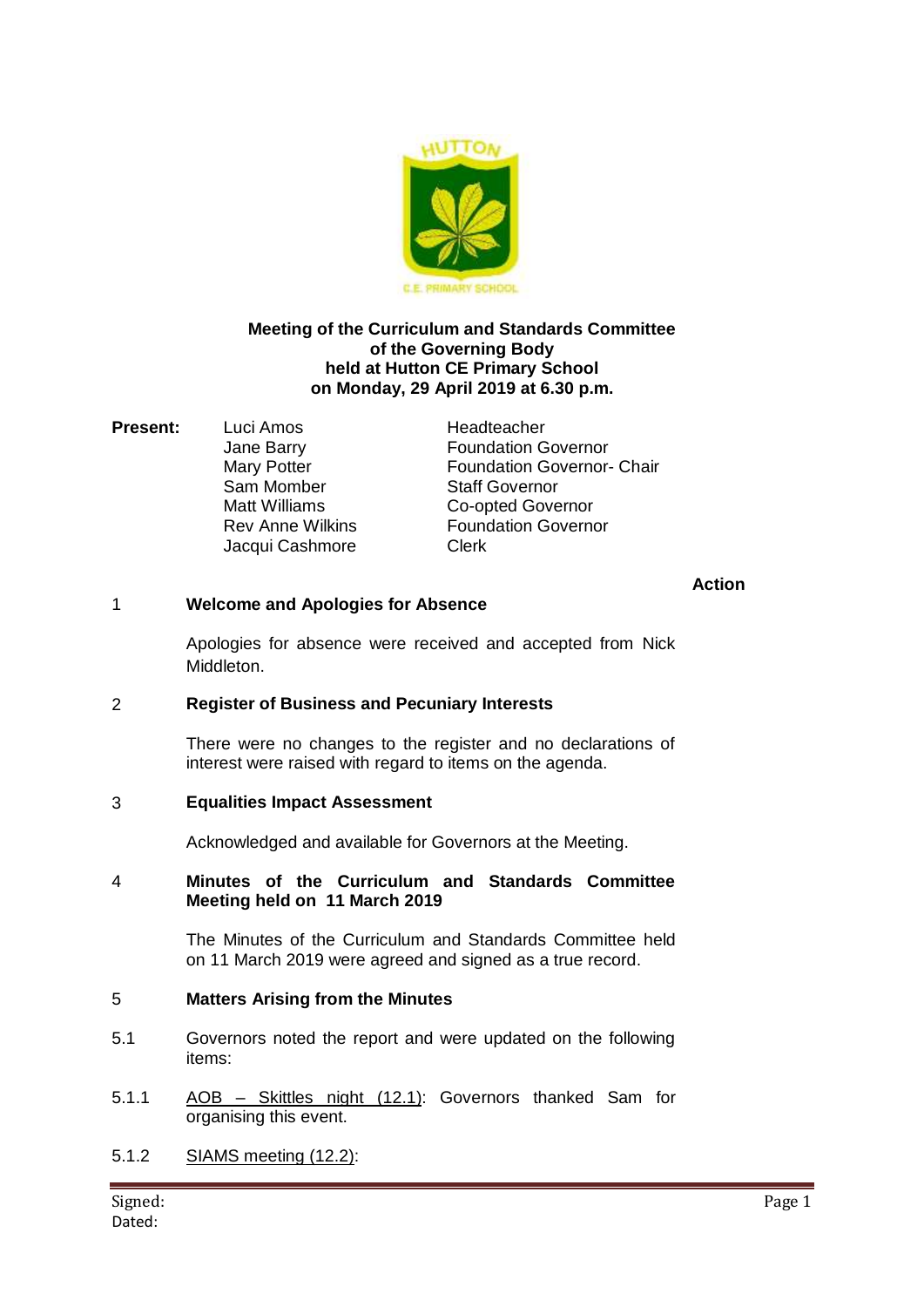**LA**

- The SIAMS visit was very encouraging and a full visit will take place in 12 months. There were no areas of concern and we are to continue with the good work we are doing.
- A suggestion was that we have a positive comments folder available in the staff room for staff to record any positive comments or examples they have seen or heard from the children, parents or public.
- Anne, Luci and Jane populated the SIAMS SEF and will distribute this to the Governors.
- In addition to the SIAMS meeting, Luci had presented a Headteacher's report to the PCC and a report to the annual Parish Council meeting. This had been well received. She talked about the SATs results and how they fit into the bigger picture of the other activities Y6 have done.
- Kaleidoscope has their meeting with the Diocese this week (1 May) and Jane will report back to Governors at the next meeting. **JB**

# 6 **Individual Governors Reports and Action Plans**

## 6.1 PSHE

6.1.1 Jane Storer, Staff Subject Lead had written the PSHE report and this was presented by Anne. The report had been distributed to Governors in advance of the meeting.

## 6.1.2 **Governors comments and questions**

School Development Plan - areas that need completion – Identify and understand core British Values:

- Governors asked about the core British Values. Luci explained that these linked to the Prevent document and are:
	- Democracy
	- The rule of law
	- Individual liberty
	- Mutual respect for and tolerance of those with different faiths and beliefs
- These are covered through our curriculum and also through the school's Values.

## Relationships and sex education guidelines:

- Governors were interested to know the content of the new Relationships and sex education guidelines that the Government are introducing. Luci explained that we don't yet know but we have signed up to trial the new plans for these. It will become statutory from 2020.
- Luci advised that we don't have many children who are withdrawn from the sex education training. We are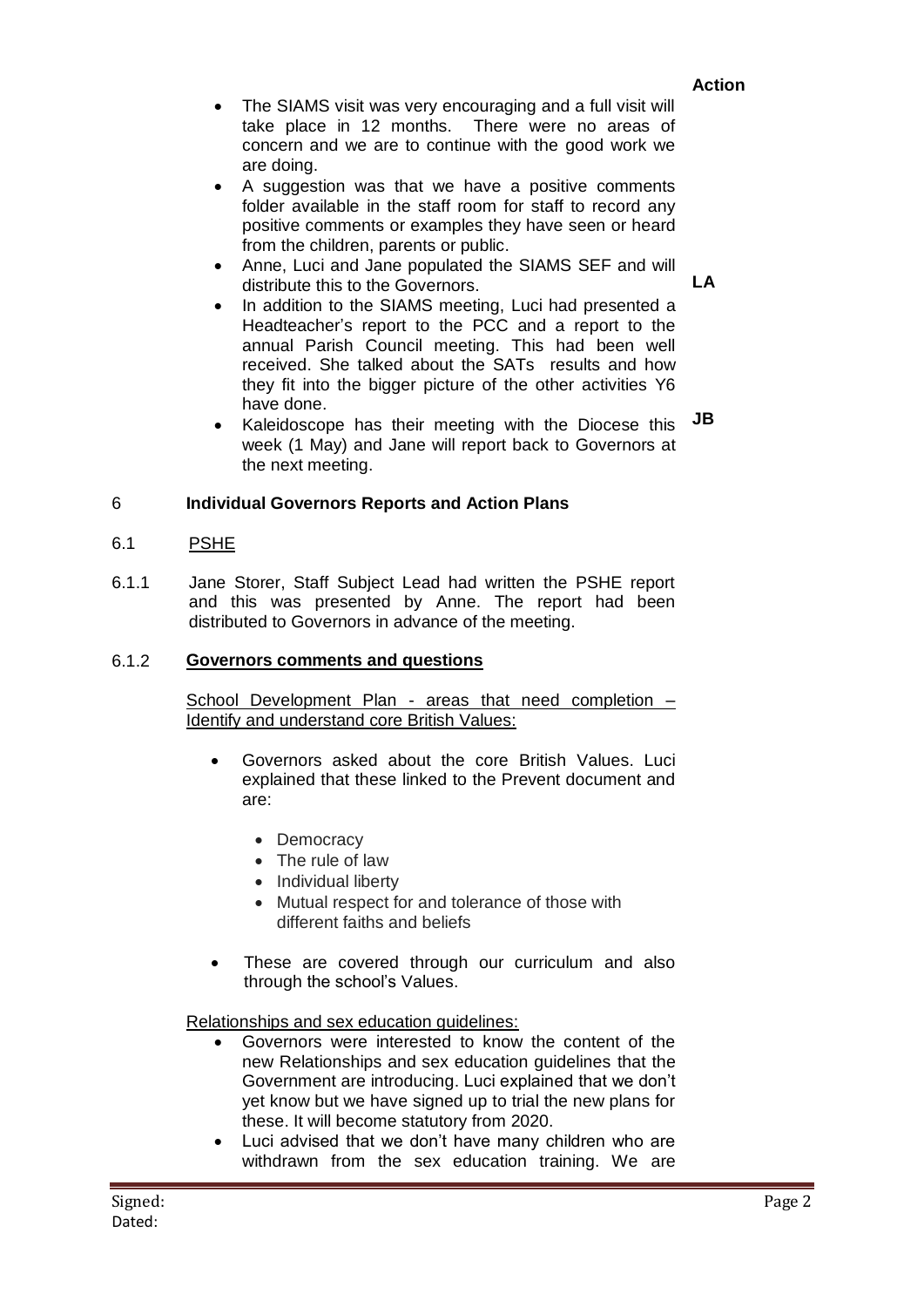selective with what we show and it is linked to our Science topic about the human body.

#### PCSO visit:

- Hutton's PCSO will be coming into school during Term 6 to talk to Y5 and Y6 children about drugs and crime. She has already covered diversity and equality, road safety and crime and consequences.
- 6.1.3 Governors agreed the report is evidence that the school cares for the child.
- 6.1.4 There were no further questions and Governors thanked Anne and Jane for their report.
- 6.2 MFL
- 6.2.1 Sam had met with Jenny Gooch, Staff Subject Lead and a report had been distributed to Governors in advance of the meeting.
- 6.2.2 Governors noted that although not compulsory in KS1, with the changes to the curriculum, this would allow us to move forward. From September, Luci has timetabled Jenny to deliver MFL to Y3 and Y4 on a Wednesday afternoon and Rachel Whiting will deliver MFL in Y5 and Y6. This will be part of the PPA cover.
- 6.2.3 Governors thanked Sam and Jenny for their report.
- 6.3 PE
- 6.3.1 As there was currently no Governor link, Sam had met with Rachel Whiting, Staff Subject Lead and a report had been distributed to Governors in advance of the meeting.

#### 6.3.2 **Governors comments and questions**

- Governors noted the comment in the report, that due to transport and staffing we are unable to attend some of the NSSPEA events and that this is an area that needs consideration as we move forward into 2019-20. It was agreed that this is something we may need to discuss as a MAT.
- Governors noted that we try to ensure all children have the opportunity to represent the school at some point.
- The mile a day continues for all children and each individual class plans this into their school day.
- 6.3.3 Governors thanked Sam and Rachel for their report.
- 6.4 Computing and online safety
- 6.4.1 Nick had met with Staff Subject Leads and a report had been distributed to Governors in advance of the meeting.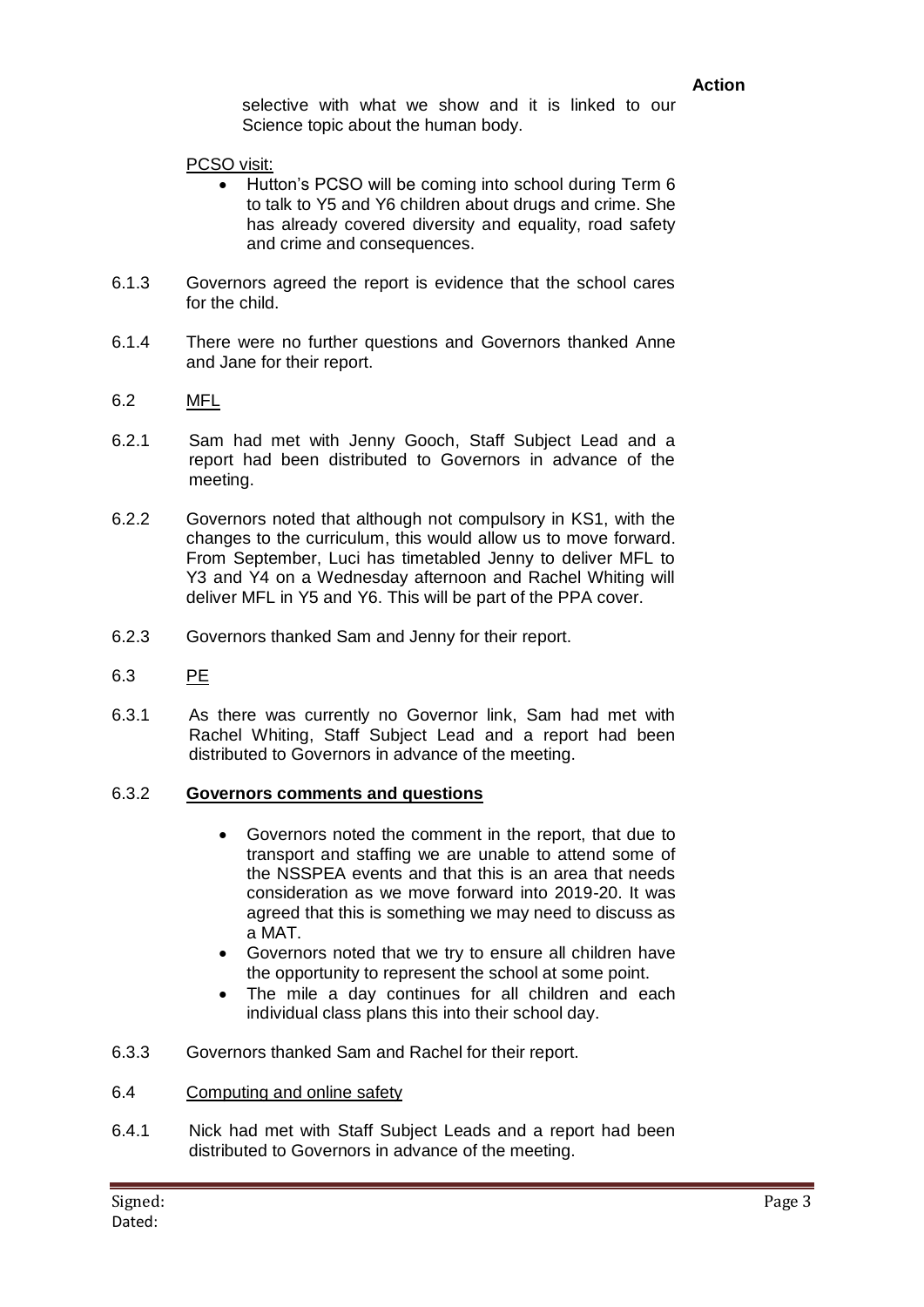## **Action**

## 6.4.2 **Governors comments and questions**

Governors noted that the first 15 laptops and charging bank has now been purchased. **Governors asked what type of training will be given to staff.** Sam confirmed that she will be carrying out any training needed. We will continue with the current SoW as we are already using Elim for coding but will be able to use the additional resources that are available on this. We hope to start these as soon as the lap tops arrive and will be fully up and running by September.

6.4.3 There were no further questions and Governors thanked Nick and the staff Leads for their report.

## 7 **Policy Reviews**

- 7.1 Policies preface: Approved at LGB 18 March 2019.
- 7.2 MFL: The policy had been reviewed and updated by the subject lead. Governors reviewed and approved the policy.
- 7.3 Computing and online Safety: The policy had been reviewed by **Govs/Clerk** the subject and Governor leads and minor amendments made. Governors had not had the opportunity to review the policy and approval was deferred to the next meeting. Governors to review the policy and feedback any amendments to Luci before the next meeting.
- 7.4 Spirituality: The policy had been reviewed by the Subject Lead and there were no updates required. Governors reviewed and approved the Policy.
- 7.5 Collective Worship: The policy had been reviewed by the Subject Lead and there were no updates required. Governors reviewed and approved the Policy.

### 8 **Pupil Progressions - Premium Pupil (PP), Black and Minority Ethnic (BME), Whole Cohort**

- 8.1 The Pupil Premium (PP) data was distributed to Governors at the meeting.
	- At this point in the year we would expect pupils to be 'within' or 'within+'.
	- Those Y6 pupils that are showing as 'secure', we think will achieve greater depth and those in 'within+' we think will be expected. Those in 'within' will be border line.
	- With other year groups we would like them to be within+ but we are aware that there are still a number in 'within' but it is those that are lower than that that we should be concerned about.
- 8.2 The data for BME pupils will be sent to Governors by email. **LA**

| 9       | <b>RAG Rating</b> |        |
|---------|-------------------|--------|
| Signed: |                   | Page 4 |
| Dated:  |                   |        |